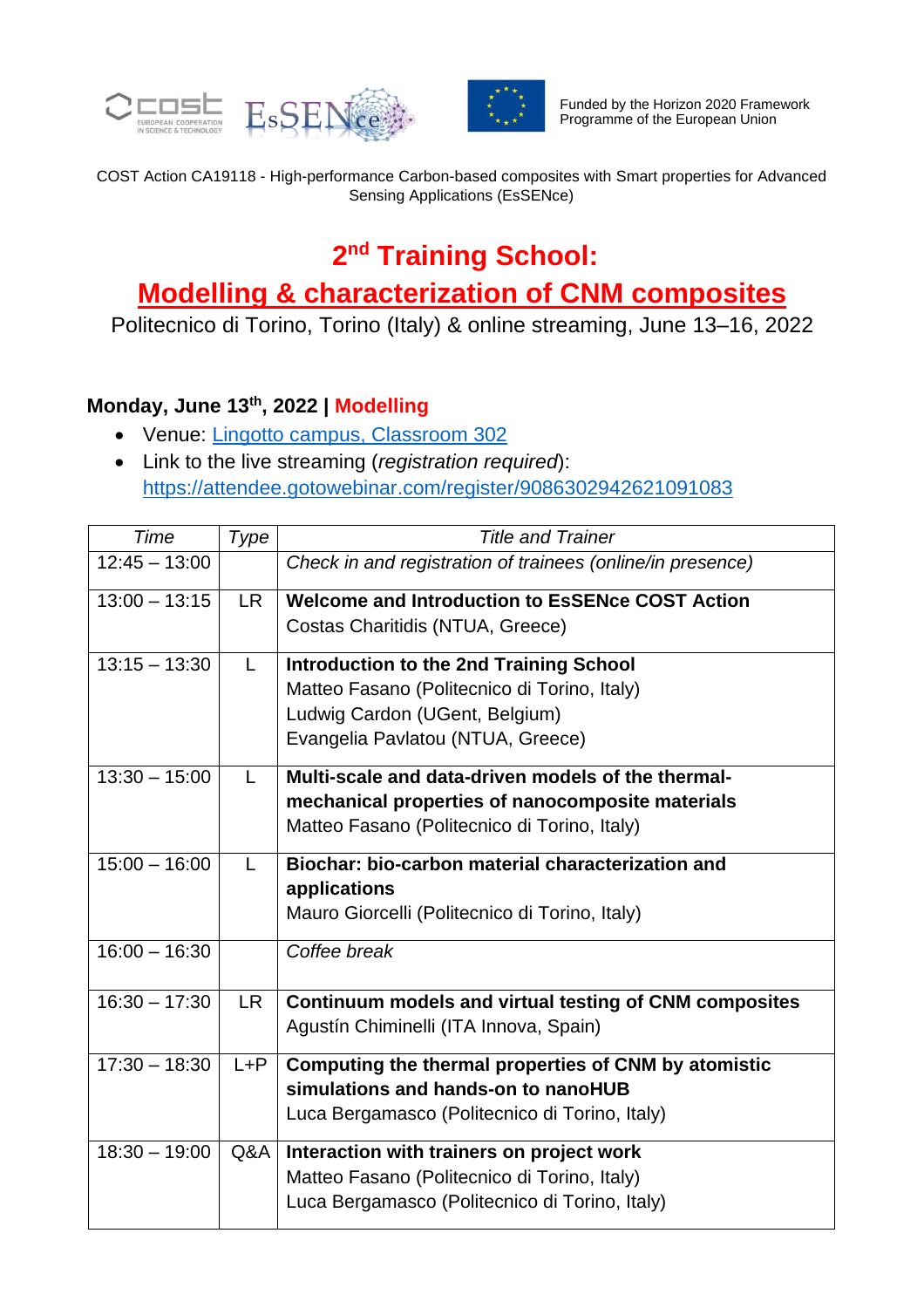



## **Tuesday, June 14th, 2022 | Characterization**

- Venue: [Lingotto campus, Classroom 302](https://www.polito.it/ateneo/sedi/index.php?bl_id=TO_LIN01&fl_id=XP03&rm_id=006&lang=en)
- Link to the live streaming (*registration required*): <https://attendee.gotowebinar.com/register/8322554678177254928>

| Time            | Type      | <b>Title and Trainer</b>                                                                                                                                                                                              |
|-----------------|-----------|-----------------------------------------------------------------------------------------------------------------------------------------------------------------------------------------------------------------------|
| $9:30 - 10:00$  |           | Welcome coffee                                                                                                                                                                                                        |
| $10:00 - 11:00$ | L.        | Liquid moulding of carbon nanoparticle filled composites<br>Elisabete Fernandes Reia da Costa (SINTEF, Norway)                                                                                                        |
| $11:00 - 12:00$ | L.        | Modelling and testing delamination of composites<br>Frode Grytten (SINTEF, Norway)                                                                                                                                    |
| $12:00 - 13:00$ | <b>LR</b> | Characterization of multifunctional graphene and carbon<br>nanotubes reinforced polymers - utilization of advanced<br>thermal properties<br>Costas Charitidis (NTUA, Greece)<br>George Konstantopoulos (NTUA, Greece) |
| $13:00 - 14:00$ |           | Lunch break                                                                                                                                                                                                           |
| $14:00 - 15:00$ | L         | Characterization of dispersion quality of carbon<br>nanoparticles by different direct and indirect methods<br>Petra Pötschke (IPFDD Dresden, Germany)                                                                 |
| $15:00 - 16:00$ | <b>LR</b> | Raman spectroscopy as versatile tool for investigating<br>structural properties of carbon-based composites<br>Evangelia Pavlatou (NTUA, Greece)                                                                       |
| $16:00 - 16:30$ |           | Coffee break                                                                                                                                                                                                          |
| $16:30 - 17:15$ | <b>LR</b> | <b>Characterization of particle and fibre reinforced</b><br>composites<br>Ludwig Cardon (UGent, Belgium)                                                                                                              |
| $17:15 - 18:15$ | L         | <b>Engineering modelling strategies for multifunctional</b><br>composite materials and its experimental validation<br>Robert Böhm (HTWK Leipzig, Germany)                                                             |
| $18:15 - 19:00$ | Q&A       | Interaction with trainers on project work<br>Matteo Fasano (Politecnico di Torino, Italy)<br>Ludwig Cardon (UGent, Belgium)                                                                                           |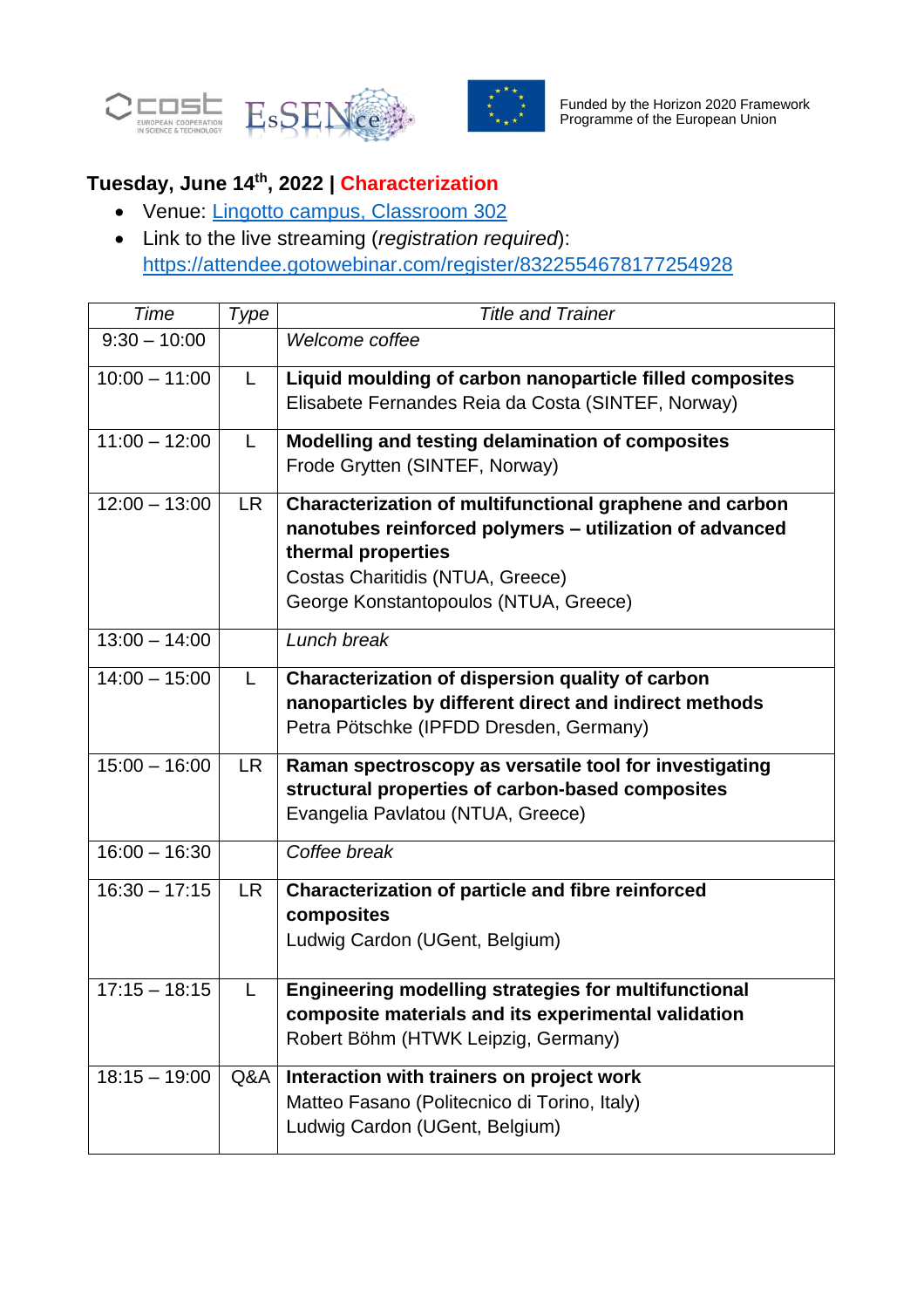



### **Wednesday, June 15th, 2022 | Visit to Dallara**

- Venue: [Dallara Academy and laboratories](https://www.dallara.it/en/academy/thebuilding)
- Link to the live streaming: The link will be sent to trainers and trainees via email

| Time            | Type | <b>Title and Trainer</b>                                               |
|-----------------|------|------------------------------------------------------------------------|
| $8:00 - 11:00$  |      | Bus transfer: Torino > Varano de' Melegari (Dallara)                   |
| $11:00 - 11:15$ | L.   | Welcome and company presentation                                       |
|                 |      | Chiara Pernechele (Dallara, Italy)                                     |
| $11:30 - 13:00$ | L    | Fatigue in composite materials: modelling and                          |
|                 |      | <b>characterisation at Dallara</b>                                     |
|                 |      | Francesco Panozzo, Andrea Oliva (Dallara, Italy)                       |
| $13:00 - 14:00$ |      | Lunch break                                                            |
| $14:00 - 16:00$ | D, P | <b>Visit to Dallara labs</b>                                           |
|                 |      | Chiara Pernechele (Dallara, Italy)                                     |
| $16:00 - 17:00$ | Q&A  | Discussion on characterisation project work                            |
|                 |      | Chiara Pernechele, Francesco Panozzo, Andrea Oliva (Dallara,<br>Italy) |
| $17:00 - 20:00$ |      | Bus transfer: Varano de' Melegari (Dallara) > Torino                   |

#### **Thursday, June 16th, 2022 | Project work**

- Venue: *Lingotto campus, Classroom 302*
- Link to the live streaming (*registration required*): <https://attendee.gotowebinar.com/register/4916565622978373899>

| Time            | Type      | <b>Title and Trainer</b>                                |
|-----------------|-----------|---------------------------------------------------------|
| $9:30 - 10:00$  |           | Welcome coffee                                          |
| $10:00 - 12:00$ | P         | Modelling and characterisation project work interaction |
|                 |           | Luca Bergamasco (Politecnico di Torino, Italy)          |
|                 |           | Chiara Pernechele (Dallara, Italy)                      |
| $12:00 - 12:45$ | P         | <b>Project presentation pitches &amp; awards</b>        |
|                 |           | Matteo Fasano (Politecnico di Torino, Italy)            |
|                 |           | Ludwig Cardon (UGent, Belgium)                          |
|                 |           | Evangelia Pavlatou (NTUA, Greece)                       |
| $12:45 - 13:00$ | <b>LR</b> | <b>Closing remarks</b>                                  |
|                 |           | Costas Charitidis (NTUA, Greece)                        |